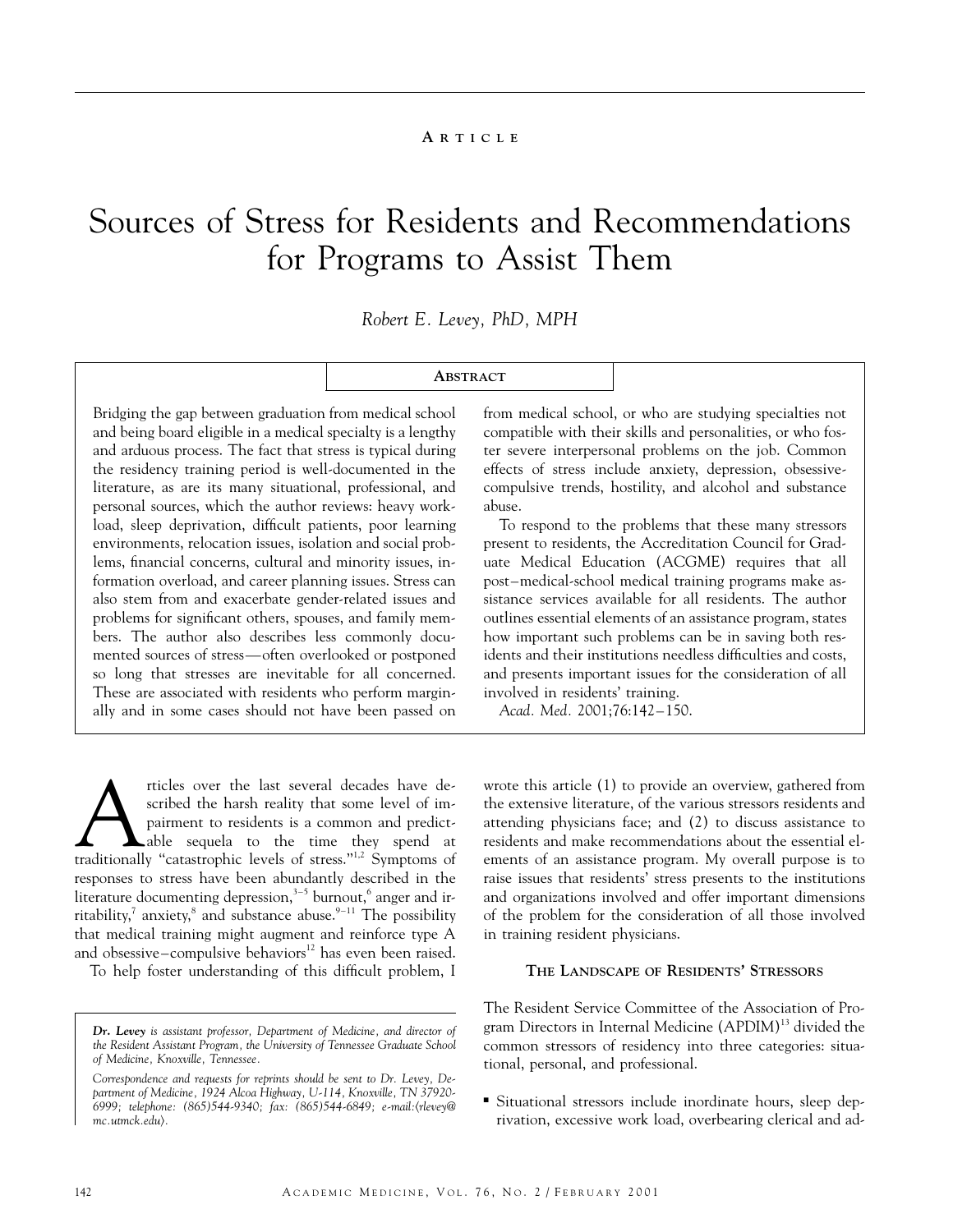ministrative responsibilities, inadequate support from allied health professionals, too many difficult patients, and conditions for learning that are less than optimal.

- **Personal stressors include family, who may be a source of** support, but can also be a source of conflict and negative stress; financial issues, as many residents carry heavy educational debts, and many feel compelled to moonlight; isolation, frequently exacerbated by relocation away from family and friends; limited free time to relax or develop new support systems; psychosocial concerns, brought on by the stress of residency; and inadequate coping skills.
- <sup>n</sup> Professional stressors include responsibility for patient care, supervision of more junior residents and students, difficult patients and problems, information overload, and career planning, which current health care changes make particularly challenging.

Stress, however, is a normal part of residency and can produce desirable effects such as tolerance of ambiguity, selfconfidence, and maturity. Stress also may stimulate the acquisition of knowledge and skills.

### **Internship Year**

Girard et al.<sup>14,15</sup> tracked the course of the first year of graduate medical education (GME)—often called the ''internship year''—in internal medicine, finding a fairly predictable progression of emotional experiences. The year begins with anticipation and excitement, rapidly followed by self-doubt and an awareness of realistic limitations. Depression may emerge, followed by a period of relative quiet, often characterized by stable uninteresting duties. By month six, depression may reappear as the schedule begins to feel oppressive and progress is not in sight. The greatest negative impact on the residents' emotional affect repeatedly occurs in the middle of the internship year.<sup>16</sup> During the last three months, progress and skill development are recognized, and a renewed burst of gratification and anticipation about upcoming new responsibilities is experienced.

#### **Normal Stress**

Toews et al.<sup>16</sup> surveyed and compared 216 medical students, 279 residents, and 167 MSc–PhD students on the social readjustment rating scale (SRRS)<sup>17</sup> to measure external stressors, based on the amount of change an individual had to adapt to in the previous year. Participants were also compared on the Symptom Check List 90 (SCL-90-R),<sup>18</sup> with which stress-related symptoms are measured. The students were compared among groups, as well as with a norm group, and comparisons were also made between the men and the women.

Results on the SRRS showed that the residents had only slightly elevated scores compared with the norm group, indicating a slightly increased risk for developing some form of illness within the following year as the result of increased stress. Women scored significantly higher on the SRRS than did men.

The residents' mean scores on the SCL-90-R indicated somewhat higher levels of perceived distress compared with the norm group on a number of stress-induced behaviors (see examples below). Women scored higher on the SCL-90-R than did men on many of these behaviors. For example:

- On the anxiety scale, men scored .46, women, .59.
- <sup>n</sup> On somatization, men scored .33, women, .48.
- <sup>n</sup> On depression, men scored .74, women, .99.
- <sup>n</sup> On obsessive–compulsive behavior, men scored .81, women, .89.
- On interpersonal sensitivity, men scored .72, women, .81.
- On hostility, men scored .50, women, .54.
- On phobic anxiety, men scored .09, women, .13.
- <sup>n</sup> On paranoid ideation, men scored .44, women, .48.
- <sup>n</sup> On psychotic behavior, men scored .31, women, .26 (here, men scored higher than women).

As shown in the above list, the women scored significantly higher than did the men ( $p < .05$ ) on the anxiety, somatization, and depression scales. On a stress questionnaire, the women also scored significantly higher than the men did ( $p < .05$ ) on the dimension of stress whose source was self-expectations that were too high.

#### **Beyond Normal Stress**

At what point along the continuum of stress does the level of a resident's experienced distress shift into the manifestation of impairment? ''Impairment can been defined as a state wherein the resident's ability to care for self or others, particularly patients, is hampered because of stress, emotional illness, or substance abuse."<sup>19</sup> Small<sup>20</sup> described seven features of house-officer stress syndrome, four occurring in most residents and the remaining three being more suggestive of serious impairment. The four dimensions are episodic cognitive impairment (due primarily to sleep deprivation), chronic anger, pervasive cynicism, and family discord. The dimensions indicative of the more severe conditions are depression, suicidal ideation and suicidal behavior, and substance abuse.

**Depression and suicide.** Severe depression as a single dimension impairing a resident is hard to isolate and document with hard numbers. When suicide becomes part of the picture, statistics are available. A historical review of the literature reports overall physician suicide rates to be between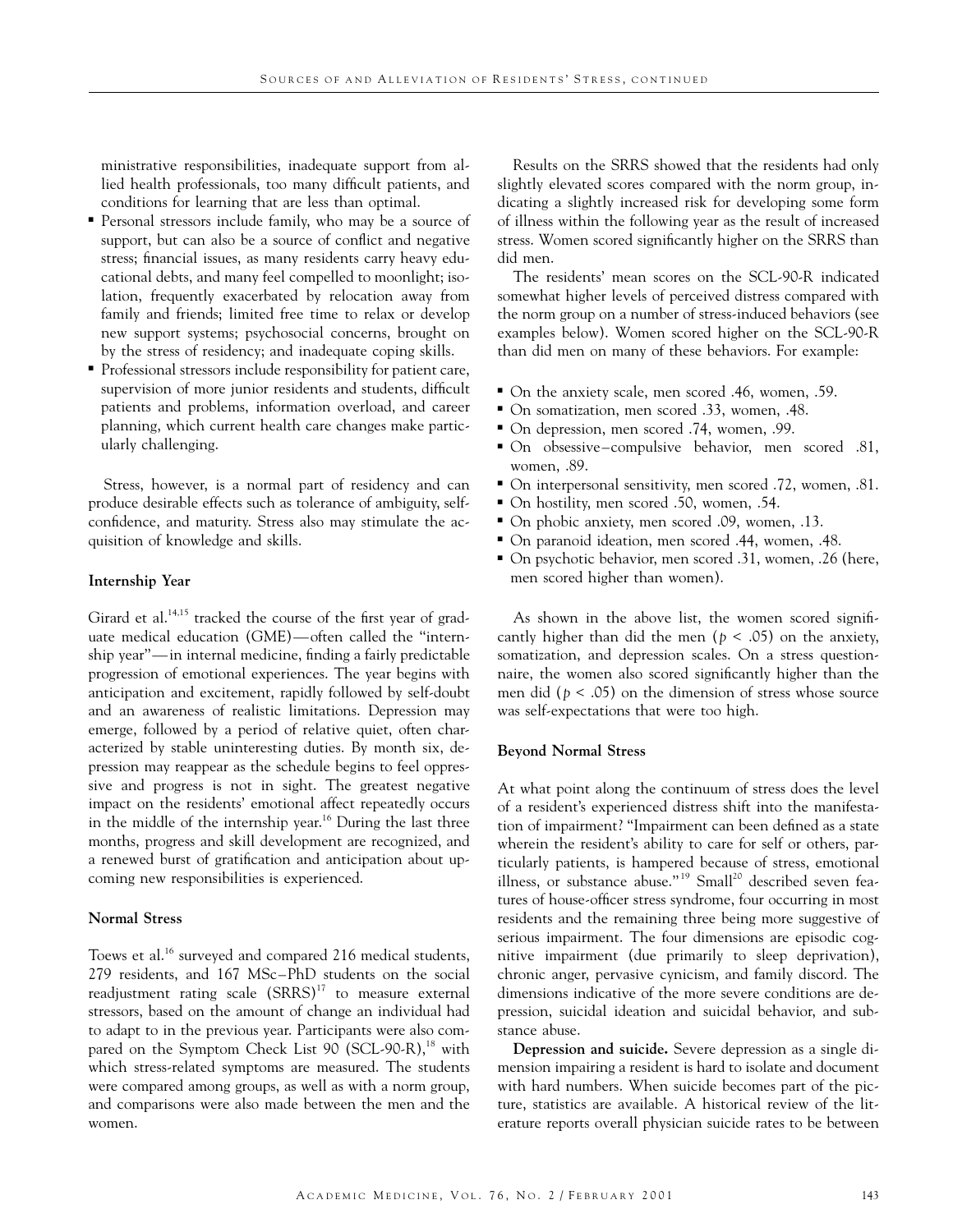28 and 40 per 100,000.<sup>21</sup> Suicide rates of white men over 25 in the general population were reported to be 31 per  $100,000$ ,<sup>22</sup> suggesting fairly similar rates. Differences reported historically between male and female physicians were not that major either. One study reported 40.5 per 100,000 for female physicians<sup>23</sup> versus  $38.3$  per 100,000 for male physicians; 40.3 versus 38.1 was reported in another study.<sup>24</sup>

Cameron Johnston Watel,<sup>25</sup> of the American Medical Association (AMA), presented research findings that indicate 48 physicians practicing in the United States (46 men and two women) committed suicide between 1991 and 1993. These figures include only suicides reported to the AMA. These figures are not terribly impressive when you consider that 12,500 U.S.-based physicians died of natural causes during the same period. According to Watel, the physicians who took their own lives were spread evenly over four age groups: 30–43, 43–54, 55–70, and 70-plus. Only four had been or were currently being investigated by their state medical boards.

The AMA–APA Counsel on Scientific Affairs<sup>21</sup> has developed a profile of the suicide-prone physician. The characteristics of physicians that their research disclosed to be suicide risk factors were

- <sup>n</sup> having an awareness of emotional problems and possibly seeking treatment;
- being in treatment;
- having a desire to escape mental pain;
- being depressed;
- having a history of physical and mental health problems;
- having a history of drug abuse, including self-prescribing;
- having social problems related to alcohol; and
- <sup>n</sup> having a difficult childhood and a troubled family of origin.

Substance abuse. Hughes et al.<sup>9</sup> found alcohol was the most widely used substance accessed by all residents. More than 90% in each specialty reported use in the past month.

Baldwin et al.<sup>26</sup> compared medical students and physicians with the U.S. population at large and found that the rate of heavy drinking of medical students and young physicians (under 30) was one third that of the U.S. population at large. Rates of alcohol consumption go up among physicians after age 60, while the general population's rates go down after that age.<sup>27</sup> Another study, by McAuliffe et al.,<sup>28</sup> of medical students and physicians found that only 4% of both men and women qualified as alcohol abusers on the primary basis of having had a past drinking problem.

A family history of alcoholism appears to be the consistent predictive factor of alcoholism among both physicians and the general population.<sup>29–31</sup> Additional factors cited as correlating with physicians' alcohol-related problems include a narcissistic personality style; perception of low parental warmth in childhood; and medical school when the medical working environment is one of sleep deprivation, heavy work demands, and inadequate social supports.<sup>32</sup>

Physicians appear to respond more favorably as a group to substance abuse programs than does the general population,  $33$ due, perhaps, to required careful follow-up monitoring and the severe consequences of continued use (i.e., loss of state license and hospital privileges). Because no two physicians are identical, each case presents unique challenges in identification and treatment.

Hughes et al.<sup>9</sup> reviewed resident physicians' substance abuse by specialty in 1991. Data were drawn from a national survey of 15,814 U.S. physicians in their third year of residency. Of 3,000 residents randomly selected from the larger group, 1,785, or 60%, responded. Distribution rates among respondents reflected the actual distribution of residents in specialty programs for the year surveyed. Drug use rate by specialty was compared with the rates of all others combined. Results can be viewed in Figure 1.

### **Common Sources of Stress for Residents**

**Gender differences.** Women tend to report higher levels of stress reaction to residency than do men. Isolation and anxiety related to role stress,  $34$  loneliness and depression,  $35$ and problems balancing a family and a career<sup>36,37</sup> are examples cited. Chadorow<sup>38</sup> proposes that women tend to find definition through interpersonal relationships and attachments. The residency experience does not always promote such relationships. Firth-Cozens<sup>39</sup> observes that female residents experience prejudice<sup> $40,41$ </sup> emanating from patients and other staff, and from nurses in particular. Elliot and Girard<sup>35</sup> relate the elevated depression and loneliness that female residents experience to having to function in a male-dominated profession, having few role models, and being out of ''synchrony'' with female peers in general as they pursue training and delay childbearing. The first postgraduate year makes it clear that medicine is not organized in a way that allows female physicians part-time opportunities without affecting their final career plans.<sup>39</sup> Consequently, female residents face professional demands that may conflict with personal goals, demands that their male counterparts do not face.

**Pregnancy and residency.** As the number of female house officers rises, the number of pregnancies during residency is also increasing. Phelan<sup>42</sup> studied sources of stress and support for pregnancy during residency training. Her study of 1,197 obstetrics–gynecology, psychiatry, and surgery residents found that 31% of the female physicians sampled had experienced pregnancy during residency. Fatigue from frequent call and long hours, too little time for the spouse or partner, too much physical activity, and emotional strain were found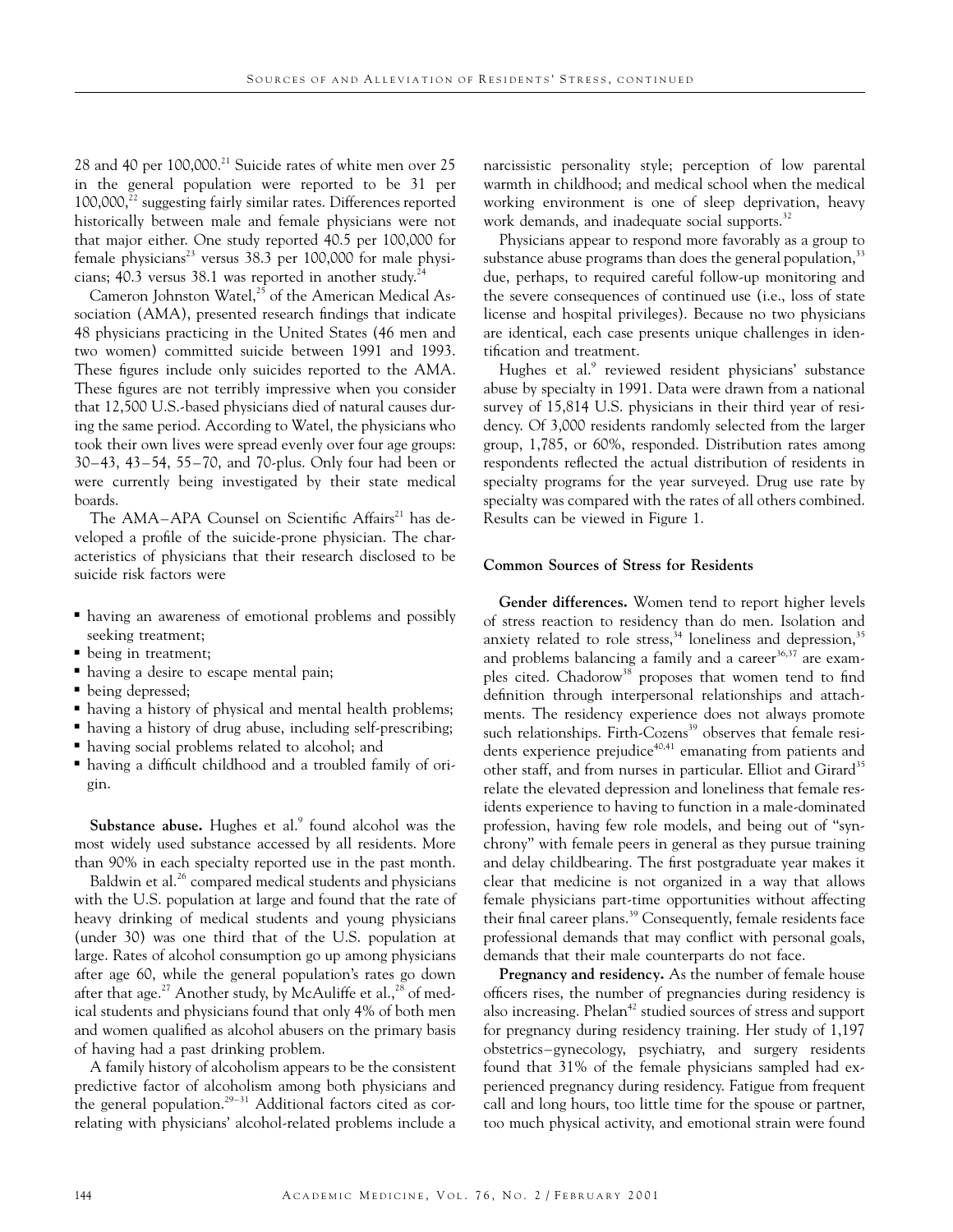

Figure 1. Third-year U.S. residents' use of benzodiazepines, opiates, and amphetamines during 1991 (top panel) and their use during that year of alcohol, marijuana, cocaine, and psychedelics (bottom panel). Data are from 1,785 residents, whose distribution rates among their specialties were representative for the year they were surveyed. Adapted from Hughes et al. Resident physician substance use, by specialty. Am J Psychiatry. 1992;149(Oct):10. Used with permission.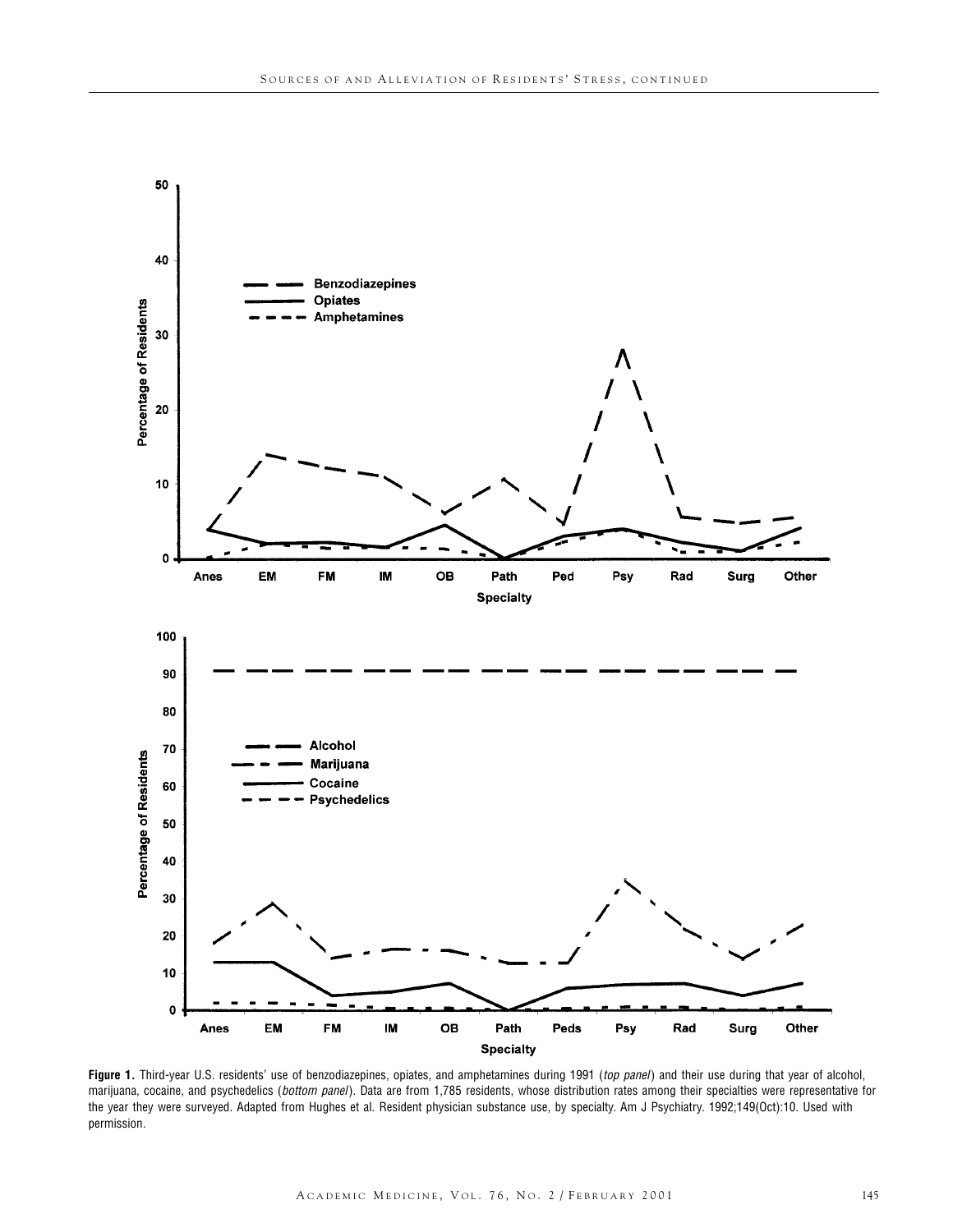to be sources of stress. Female medical staff were perceived to be supportive, while male counterparts were seen as neutral at best. Ninety percent of the women in the sample had worked until delivery or scheduled maternity leave. The first year of residency was regarded as the most stressful time to be pregnant. Uniformly, these women had used vacation, sick leave, or leave without pay to cover their missed time.

Similar results were found in a study of family practice residencies.<sup>43</sup> Only 56% of the women surveyed were aware of their programs' having a written maternity leave policy. Factors that detracted most from childbearing were too little sleep, problems arranging child care, and lack of support from the partner, faculty, and other residents.

**Stress from residents' families.** The requirements of a "significant other" or marriage and family can bring additional pressures to an already overwhelmed individual. Little research has been conducted solely on ''significant other'' partners of residents. When cited in the literature, significant others are generally lumped together with spouses. Arnold et al.<sup>44</sup> studied the effects of partners and found, regardless of marital status, the partner was the most influential person in the choice of residency. Female physicians, however, had less influence over the decision and were more likely to sacrifice their needs for their partners. On the other hand, Riley et al.<sup>45</sup> found that a reluctant spouse or partner posed an important problem for rural communities in effectively recruiting physicians once they had completed their residencies. Other studies,46,47 however, have found that a spouse or partner was an important source of support in surviving the stresses of residency.

Surveys have shown the divorce rate of physicians is lower than the national rate, but the amount of conflict, instability, and dissatisfaction is significantly higher. Certain specialties (i.e., orthopedic surgery, psychiatry) have much higher rates of divorce, and female physicians are reportedly much more prone to divorce than are male physicians.<sup>48</sup> Estimates suggest that two thirds or more of interns and residents are married,<sup>49</sup> indicating the need for training programs to recognize marital stressors as an important issue.

Roy Menniger<sup>48</sup> contended that physicians work hard to prove their self-worth and take care of others, but have never learned how to have intimacy and receive support from others for themselves. Dr. Menniger contended physician marriages were subsequently particularly troubled. More recent studies<sup>50</sup> found that  $85\%$  of physicians, dentists, and their spouses all scored in the good or fair range on the Marital Relationship Inventory. Almost nine out of ten physicians and spouses said they would marry the same person again.

A potential complicating factor is the emergence of the ''dual-doctor marriage.'' An estimated 40,000 physicians in the U.S. are married to other physicians.<sup>52</sup> Advantages to such unions may include the ability to empathize, acceptance of sleep deprivation, and tolerance of frequent leisuretime interruptions. Disadvantages may include deciding who makes sacrifices for the other's career, how mundane chores are divided, and how to provide child care and still preserve time for the marital relationship. $53$ 

**Financial issues.** Acquired student-loan debt is another significant pressure faced by residents.<sup>54</sup> For example, in 1999, only 20% of the indebted graduating U.S. medical students owed less than \$50,000. A total of 39% owed \$50,000–\$99,999; 26% owed \$100,000–\$149,999, and 13.9% owed  $$150,000$  or more.<sup>53</sup> In recent years this problem has intensified because of several factors: increasing medical school tuition, longer training periods, and more stringent terms for federally subsidized loan repayment. Furthermore, since July 1, 1993, the federal Health Professions Student Loan Program stopped automatically making available loans of up to \$2.5 million to students choosing non– primary-care specialties. Additionally, the emergence of managed care has tended to decrease physicians' salaries, handicapping their ability to pay off debt. Medicare cuts have not enhanced the ability of hospitals to increase residents' salaries.<sup>54</sup>

Because of these and perhaps other factors as well, the average amount of medical school debt per student has climbed 5–7% each year, and up to 10% each year for those attending private medical schools.<sup>55</sup> This trend exceeds tuition increases and outpaces recent low inflation rates.<sup>56</sup> Adding fuel to the fire, ''the borrowing process has been streamlined, some loans have been made more available, and interest rates are low,'' thus creating concerns about unmanageable debt loads and career path decisions.<sup>57</sup>

**Minority and cultural issues.** Current figures indicate that 97,383 resident physicians were enrolled in specialty or combined specialty GME programs accredited by the Accreditation Council for Graduate Medical Education (ACGME) as of August 1, 1998.<sup>58</sup> Twenty-six percent of these residents had graduated from non-U.S. medical schools, and 43% were classified as other than white (not including Hispanic residents).<sup>59</sup> This trend toward diversity will continue, since it has been projected that by 2010, the U.S. minority population will have increased by 60%.<sup>59</sup> American-born members of that population (i.e., black non-Hispanic, Native American, Alaskan native, Mexican American, Puerto Rican, other Hispanic, Asian/Pacific Islander, and others) will continue to make up an important and significant percentage of U.S. residents. These individuals bring unique perspectives and experiences that enrich the educational process, but also may cause some to experience added stressors. Another contribution to the diversity of U.S. residents is made by the annual arrival of international medical graduates (IMGs), many representing the cultures of the countries in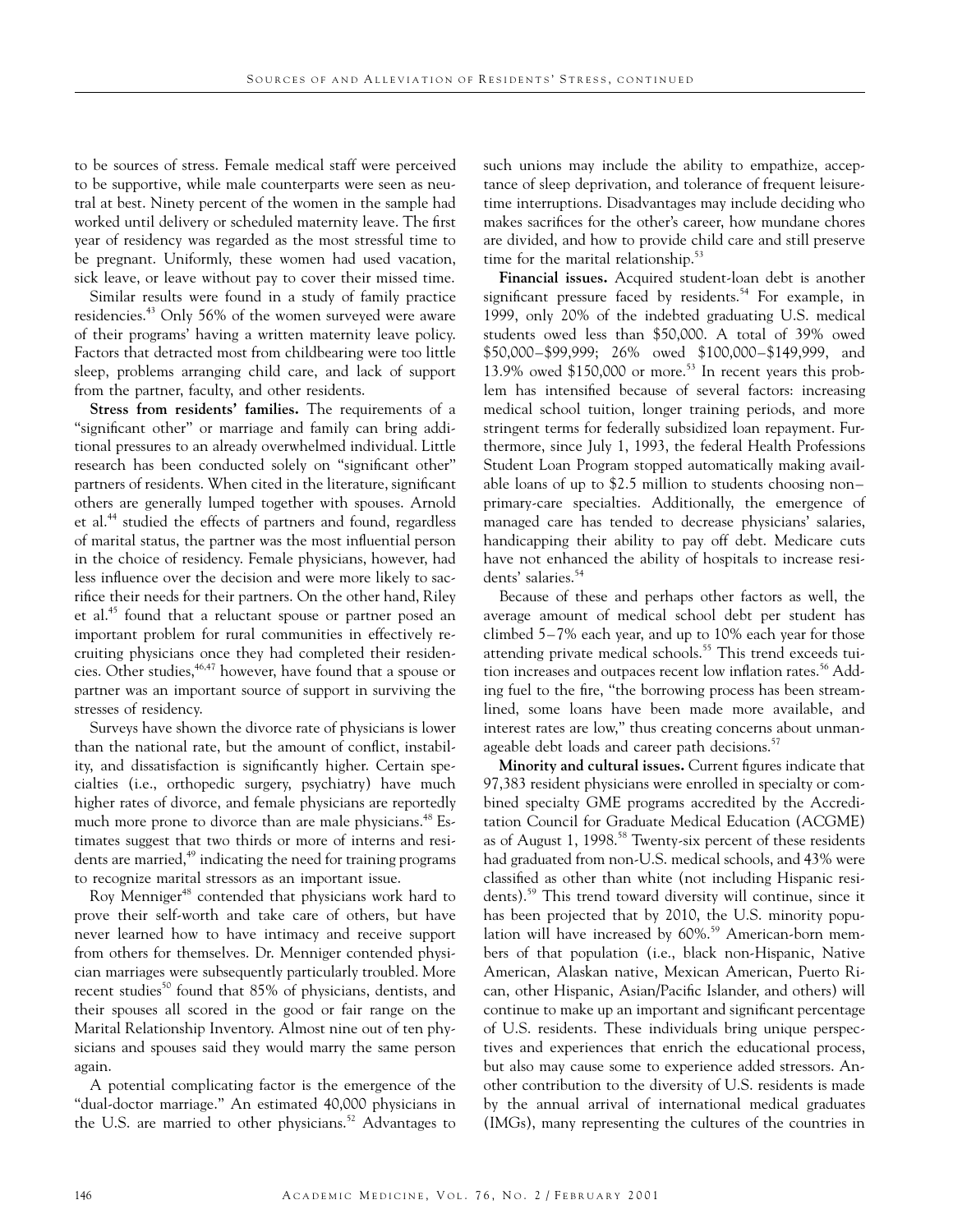which they were trained. These physicians also bring much that is enriching, but, inevitably, stressors typically emerge as a result of language difficulties and cultural differences (e.g., customs, attitudes toward authority, attitudes toward men, attitudes toward women, religion, etc.).

The AAMC's Division of Medical Education in 1997 began a project to develop programs for medical schools to develop skills in cultural awareness and competence.<sup>60</sup> The goal was to provide doctors with the essential skills needed to provide high-quality health care to diverse patient populations. These courses attempt to increase awareness of one's self and value system, and to foster an understanding and ability to deal effectively with cultural issues. Residency programs would be prudent if they also offered cultural awareness instruction not only to promote patient care, but also to foster understanding and communication among residents and faculty, and to improve the teaching process in those situations where the resident who is teaching is from a different culture or subculture than that of his or her students. Cooperation with the residency institution's office of diversity could further support these endeavors.

#### **Touchy Issues That Must be Faced**

To this point, I have reviewed many commonly seen and documented stress-related issues that residents experience and institutions must face. Let me now describe some additional problems that are also common but less well documented and, therefore, easier to misidentify early on. The examples I have given below concern residents' deficits in such areas as interpersonal skills, personality development, clinical skills, and academic skills, and also cultural issues. Regardless of their origins, these deficits and cultural issues inevitably give rise to significant stress to the residents who exhibit them. Advance knowledge by faculty, the director of the residents' assistance program, and the GME committee of what to look for and how to document and respond will substantially reduce disruptive effects on the resident and, in some cases, on the institution as well.

**The marginal resident.** One not so uncommon problem is the resident who was acceptable, although somewhat marginal, in medical school. He or she was passed on, perhaps inappropriately, and entered a residency. It soon becomes evident to the residency faculty that gaps are present in this individual's knowledge base and/or clinical judgment. I have observed this to occur more frequently in residents who show up in transitional-year programs. These individuals often are unable to decide what specialty to go into or are unable to match to a categorical position. Academic and clinical deficits become apparent, sometimes including spotty clinical judgment skills, although interpersonal or personality deficits may or may not be present. Performance is often adequate for such residents to barely pass academically, but problems of what to do to bring them up to standard inevitably must be faced.

The solution to this problem is rarely simple, but several common mistakes are often made. First, faculty need to be aware of this phenomenon up front, so it can be spotted quickly and addressed before the ninth or tenth month of residency. All too often these residents get marginal evaluations, but the faculty, unaware as a group, do not put together what is happening. Subsequently, diagnosis of the resident's difficulties and development and implementation of a plan of action do not occur until late into the academic year. This is not kind to the resident, who is stressed along the way and who becomes more stressed when faced with the prospect of no placement the next year and a marginal academic review.

Unfortunately, medical schools may be remiss, since they sometimes pass on these problems to GME programs rather than dealing with them during the medical school years. One way for the director of the residents' assistance program to spot marginal residents is to make sure all potential firstyear residents have passed Step 1 and Step 2 of the United States Medical Licensing Examination before admission to the internship year.

Sometimes these individuals will claim, after being identified as problematic, that they possess a diagnosed learning disability or have attention deficit disorder. It is best to ask all applicants before admission if any such problems exist. If they are claimed, the institution must show efforts to accommodate residents with such learning disorders to assure that the residents have every chance to succeed. However, once such a resident is accommodated, he or she must successfully meet the essential requirements and standards of the program to complete the residency.

**The mismatched resident.** Another not uncommon type of resident is the individual who ends up in a specialty program for which he or she is not well suited. Surgery is a common example. Some individuals who gravitate to surgery have strong academic records, but may lack mechanical and spatial-relationship skills, as well as the personality best suited to the unrelenting schedule required by surgery. Frequently, individuals who are in the wrong specialty perform marginally acceptably or are unnoticed in the first year, only to be identified as problematic in the second or third year. Once residents of this type have finally been referred to me in my role as director of the residents' assistance program, subsequent interviews and psychological testing have shown that their natural abilities and personalities do not match well with those of their peers in the chosen specialty. In my experience, once such mismatched residents transfer into areas more matched to their skills and attitudes, they frequently perform better and are much happier and less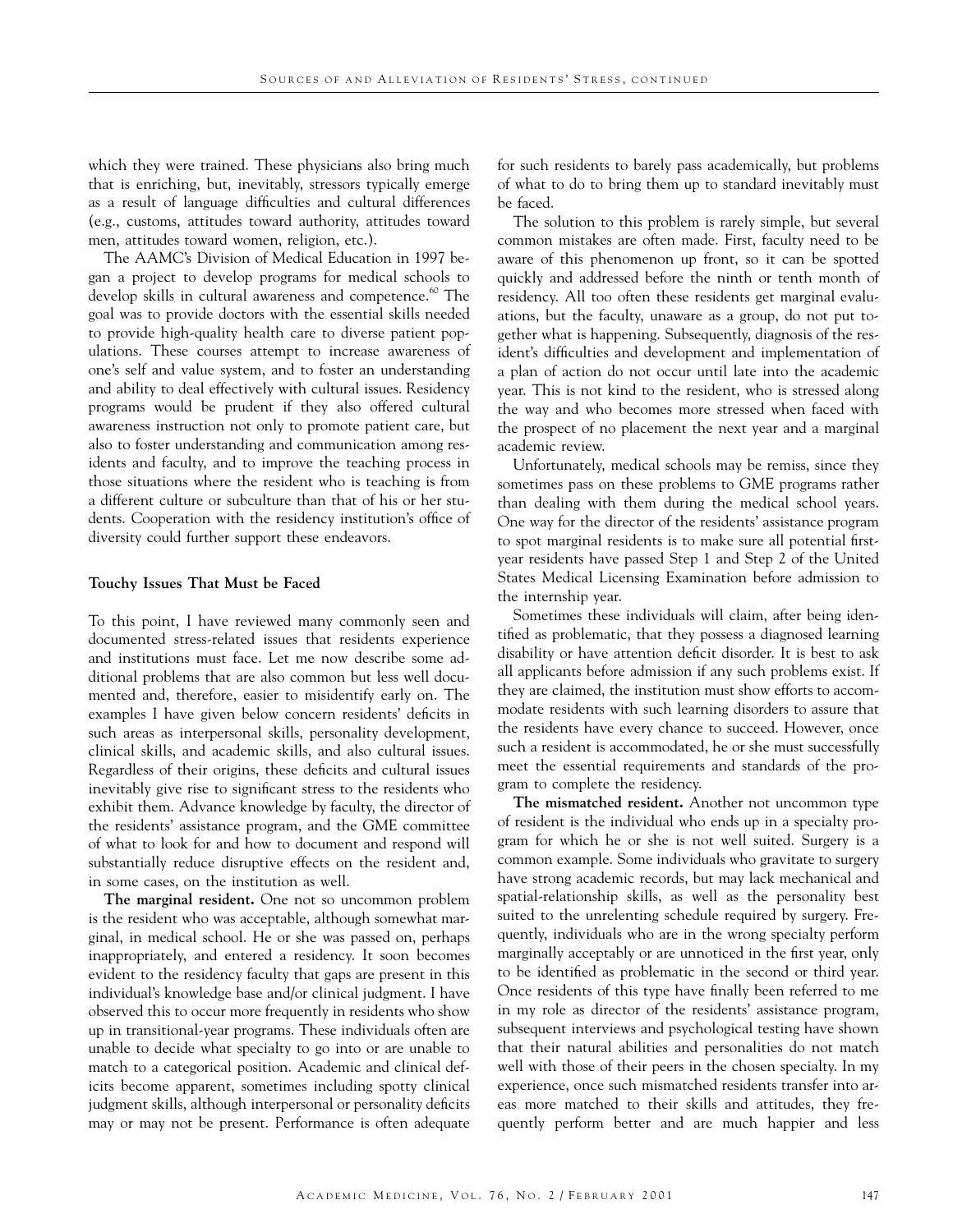stressed. Unfortunately, the difficulties of such residents are not picked up by faculty early enough.

**The disruptive resident.** Most residency directors can tell you about residents who are competent academically and clinically, but interpersonally create all kinds of disruption. They have an uncanny ability to upset attendings, fellow residents, nurses, other staff, and even patients and their families. Some have problems getting along with authority; some annoy persons of the opposite sex; some will not answer their beepers. Because their clinical competency appears to be acceptable, or even good, the problem behaviors are ignored, or poorly documented until a critical mass of dissatisfaction finally moves faculty to conclude something must be done. I have been struck by with how many attendings have significant difficulty confronting residents about their poor interpersonal behaviors.

**The IMG resident with difficulties.** Another common issue is the international medical graduate (IMG) whose license exam scores and training experiences look good, but who, once placed, exhibits various difficulties, including problems of performance. Language deficits, cultural differences, and uneven knowledge-base development emerge as obstacles not anticipated during the admission process. All too commonly the faculty will observe such residents' deficiencies, but will not document them well in monthly rotation evaluations, or will not talk about them until a residency review meeting months into the academic year. Addressing these concerns early is obviously much kinder to the resident, allowing remediation before it is too late.

## **RECOMMENDATIONS FOR AN EFFECTIVE RESIDENTS' ASSISTANCE PROGRAM**

In light of the several sources of stress that can affect residents, I would like to offer several recommendations to assure the viability and effectiveness of programs that medical schools and/or teaching hospitals may design to assist residents in coping with stress.

#### **Characteristics and Responsibilities of the Director**

The director of an institution's residents' assistance program should be a well-trained and licensed clinician with a solid background in and knowledge of residents' needs and vulnerabilities, as well as of the issues involved in residency training. This individual also should be firmly entrenched in his or her training institution's graduate medical education committee and function as an integrated team member. This allows the director to remain current on issues and goals of the institution, national policies, requirements, and trends. He or she can then effectively offer input to and receive input from the GME committee on key issues so that a coordinated series of relevant services may be provided. The director should not have responsibility for evaluating residents' academic performances, as this would pose a potential conflict of interest to the role.

## **Elements of a Residents' Assistance Program (Organizational Issues)**

*Assessment* should be among the clinical services offered by the program, and should consist of interviews, but may also include psychological testing, which may be valuable for clarifying why a resident isn't performing, or for ruling out the presence of depression, substance abuse, or problems in thinking.

*Short-term counseling* should be available to the resident and his or her family members. When problems appear to be more complicated (i.e., serious psychopathology, substance abuse, complex marital problems, or simply the need for longer-term intervention), an outside network of providers should be in place for referral.

*Follow-up services* should be offered by the residents' assistance program for as long as needed. Some residents need periodic support. Others require monitoring. Some residents seen regularly outside the system may need verification of their continued involvement in required outside treatment to assure their ability to be providing health care services at the training site.

*Referral*. Voluntary referral by the resident is always the preferred method. But supervisory (i.e., non-voluntary) referral often occurs in cases of disciplinary action and/or suspected substance abuse or serious emotional impairment. Problems with authority, interpersonal skill deficiencies, failure to acquire knowledge and practice skills, to cite examples, may lead to action on the part of the residency director. In such cases, referral is strongly recommended, and may, when appropriate, be on a voluntary and confidential basis. In the case of verified or suspected substance abuse and/or significant emotional impairment, a non-confidential interview may be mandatory. Results and recommendations will be shared with the program director.

*Confidentiality* is preferred, when possible, and should be seriously maintained. In cases where confidentiality must be limited, only the most pertinent information should be shared on a need-to-know basis with the key person(s) involved.

*Educational and training components* should be provided as part of the residents' assistance program. The director of the assistance program should coordinate with GME committee personnel and the directors of the various residency specialties in planning and providing training activities, which may include social activities, retreats, support groups for residents' spouses/partners, seminars on relevant topics, the facilitation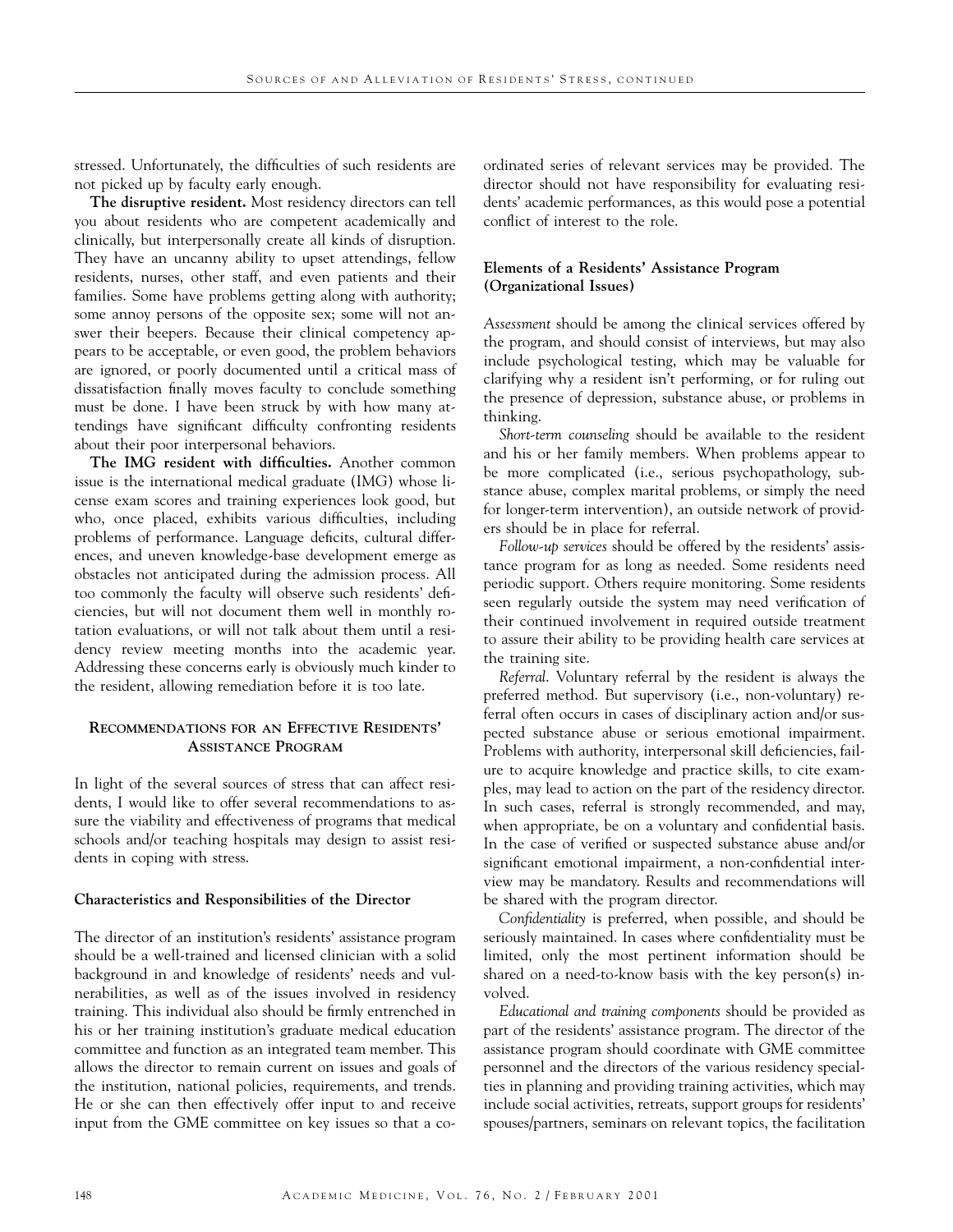of child care services, and referral to financial advisors, to name a few possibilities.

*All records* should be kept confidential in a locked file in a non-centralized location that should be accessible only to the director of the assistance program and, when appropriate, to key GME staff.

#### **Legal Issues**

Boote<sup>61</sup> developed guidelines to avoid legal problems that may result from a number of slippery slopes that commonly occur in the residents' assistance domain. Boote maintains that legal problems are avoidable, so long as reasoned academic judgments are documented and disciplinary actions follow formal due process. Provision of due process to the resident before taking adverse action virtually protects the institution from a successful suit. Due process requires only an informal structured conference.

The resident's file should include evaluative judgments. Negative reviews should be addressed early. Inconsistent evaluations should be resolved with a clear conclusion. Residents should be informed early about judgments and expected performance in writing, and expectations should be enforced. In cases of misconduct, psychiatric problems, or substance abuse, careful documentation is essential. Legal counsel should be consulted prior to drug testing, psychiatric evaluation, or significant investigation. Drug testing and/or psychiatric evaluation can generally be mandated when problems of safety or unsatisfactory performance are judged to be present.

#### **Cost Issues**

One complaint institutions may raise is that a strong residents' assistance program is an expense their tight budgets need to keep to a bare minimum. Consequently, some programs are not as well staffed with professionals knowledgeable about complicated residents' issues, nor are they integrated with the institution's residency programs and GME committee or adequately introduced and made accessible to the residents and their families. I would argue that the costs are not that high on the front end, but without a strong program, the costs will certainly be much higher on the tail end after problems emerge. Additionally, many stressors that could have been avoided might not be, and no one wants that scenario.

#### **FINAL THOUGHTS**

Enlightened support from GME staff can greatly reduce physicians' anxieties and help them accomplish their educational goals and transition to practice. A successful residents' assistance program reduces stress for the resident and his or her family or significant other; facilitates an optimal environment for professional growth and long-term well-being that survives long after residency training is completed; facilitates successful conflict resolution; and assures the protection and safety of patients.

#### **REFERENCES**

- 1. Shem S. The House of God. New York: Dell, 1978.
- 2. Samkoff JS, McDermott RW. Emotional impairment in resident physicians. Pennsylvania Med. 1989;92(10):40–3.
- 3. Hsu K, Marshall V. Prevalence of depression and distress in a large sample of Canadian residents, interns, and fellows. Am J Psychiatry. 1987;144:1561–6.
- 4. Valko RJ, Clayton PJ. Depression in the internship. Diseases Nervous System. 1975;36:26–9.
- 5. Reuben DB. Depressive symptoms in medical house officers. Arch Intern Med. 1985;145:286–8.
- 6. Butterfield PS. The stress of residency: a review of the literature. Arch Intern Med. 1988;148:1428–35.
- 7. Dyer KA. Toxic intern syndrome. West J Med. 1994;160:378–9.
- 8. Schneider SE, Phillips WM. Depression and anxiety in medical, surgical, and pediatric interns. Psychol Rep. 1993;72:1145–6.
- 9. Hughes PH, Baldwin DC, Sheehan DV, Conrad S, Storr CL. Resident physician substance use, by specialty. Am J Psychiatry. 1992;149(Oct): 10.
- 10. Hughes P, Conard S, Baldwin D, Storr C, Sheehan D. Resident physician substance abuse in the United States. JAMA. 1991;265:2069– 73.
- 11. Hughes PH, Storr C, Baldwin DC, Williams KM, Conard S, Sheehan D. Patterns of substance use in the medical profession. Maryland Med J. 1992;41:311–4.
- 12. McCue JD. Influence of medical and premedical education on important personal qualities of physicians. Am J Med. 1985;78:985–90.
- 13. Stress and impairment during residency training: strategies for reduction, identification, and management. Ann Intern Med. 1988;109:154– 61.
- 14. Girard DE, Sack RL, Reuler JB, et al. Survival of the medical internship. Forum Med. 1980;3:460–3.
- 15. Girard DE, Eliot DL, Hickman DH, et al. The internship: a prospective investigation of emotions and attitudes. West J Med. 1986;144:93–8.
- 16. Toews JA, Lockyer JM, Dobson JG, Brownell AK. Stress among residents, medical students, and graduate science (MSc–PhD) students. Acad Med. 1993;68(10 Suppl):S46–S48.
- 17. Holmes TH, Rahe RH. The Social Readjustment Rating Scale. J Psychosomat Res. 1967;11:213–8.
- 18. Derogatis LR. SCL-90-R Administration, Scoring and Procedures Manual-11. Towson, MD: Clinical Psychometric Research, 1983.
- 19. Kahn NB, Addison RB. Comparison of support services offered by residencies in six specialties, 1979–80 and 1988–89. Acad Med. 1992;67: 197.
- 20. Small GW. House officer stress syndrome. Psychosomatics. 1981;22: 860–9.
- 21. Council on Scientific Affairs. Results and implications of the AMA– APA physician mortality project—Stage II. JAMA. 1987;257:2950.
- 22. Suicide Surveillance 1970–1980. Atlanta, GA: Centers for Disease Control, 1985.
- 23. Dublin LI, Spiegelman M. Suicide rates among physicians 1938–1942. JAMA. 1947;134:1211–5.